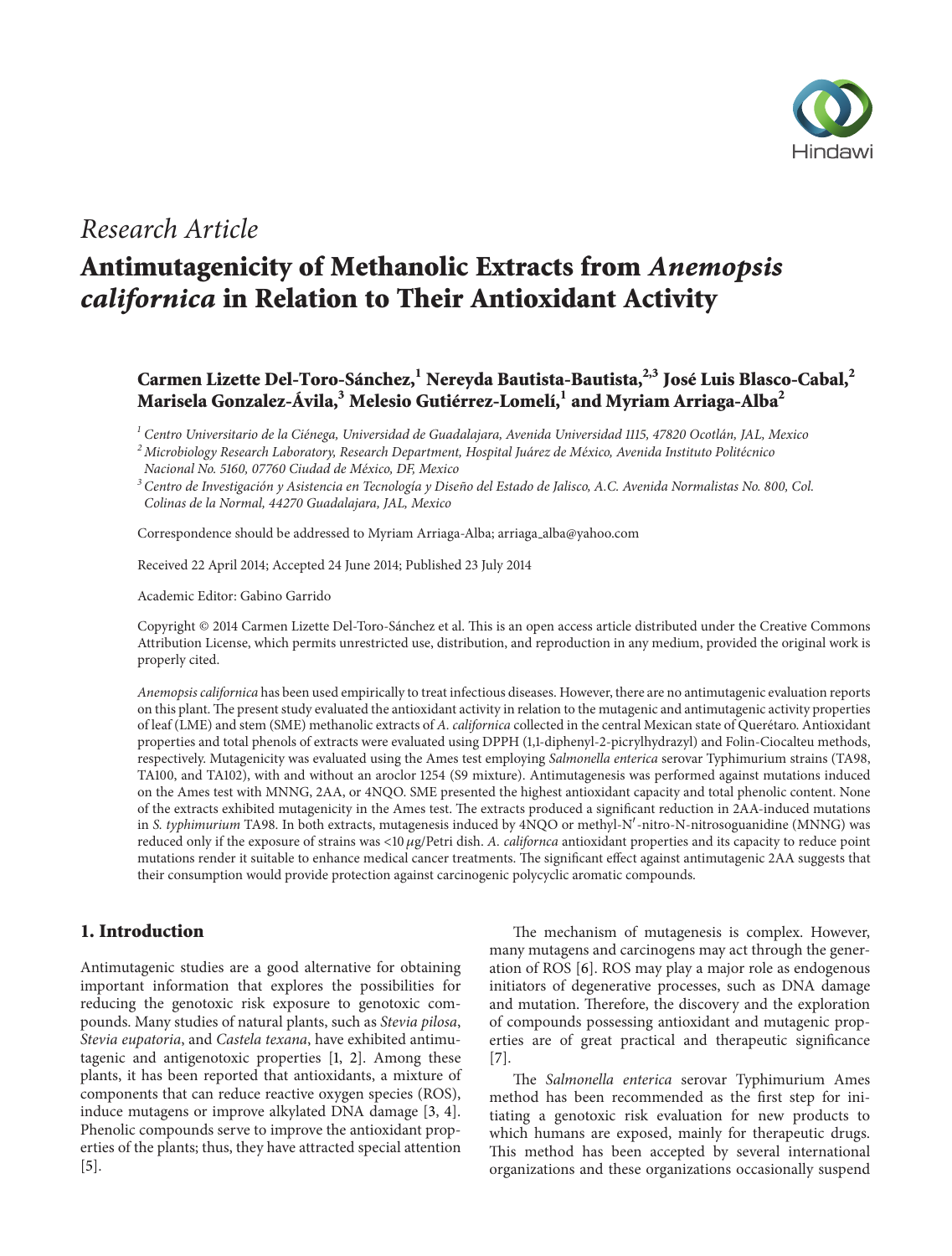research on new products simply because the product in question produced a positive result on the Ames test [8–12].

*Anemopsis californica* is a plant of the Saururaceae family; its common name in Mexico is *hierba mansa* or *hierba del manzo* [13, 14]. It grows in the southwestern states of the US and in the northern and central states of Mexico [15– 17]. In the state of Querétaro (a central state in Mexico), the plant has been found in the swamps of Juriquilla at an altitude of 1,900 m [18]. It has been widely used in traditional medicine to treat several medical conditions. In some cases, it has been recommended as a treatment for gastric problems, dysmenorrhea, and venereal diseases [19– 22], as an anticarcinogenic [23, 24], and as an antibacterial [25]. The variety of components found in this plant may explain its wide therapeutic uses, some of which are empirically proven [26]. However, to date no antimutagenic evaluations of *A. californica* have been conducted. In this study, we report the evaluation of the antioxidant activity in relation to the mutagenic and antimutagenic properties of LME and SME *A. californica* collected in the state of Querétaro, Mexico. These studies were performed in order to know the mutagenic and antimutagenic properties of this plant.

### **2. Methods**

*2.1. Chemicals, Strains, and Animals.* 4-Nitroquinoline-1 oxide (4NQO), picrolonic acid (PA), methyl-N'-nitro-Nnitrosoguanidine (MNNG), 2-aminoanthracene (2AA), cyclophosphamide (CP), 1,1-diphenyl-2-picrylhydrazyl (DPPH), and mitomycin C were obtained from Sigma (St. Louis, MO, USA) and aroclor 1254 was purchased from Supelco (Bellefonte, PA, USA). *S. typhimurium* strains TA98 (*hisD3053*, *rfa*, *pKm101, and uvrB*), TA100 (*hisG46, rfa*, *pKm101*, and *uvrB)*, and TA102 (*hisG 8976, rfa, pkM101, hisG428, pQ1, and uv*rB+) were kindly donated by Dr. Bruce Ames, University of California, Berkeley. The S9 homogenate fraction of rat liver induced with arochlor 1254 was prepared as described by Maron and Ames [27].

*2.2. Anemopsis californica Extract Preparation.* Leaves and stems of *Anemopsis californica* were collected from swamp soil in Querétaro (Mexico) in February of 2012; they were cut and dried separately for 48 h at 37<sup>∘</sup> C. The dried material was ground into small particles. Five grams of each sample, either leaves or stems, was mixed with 15 mL of methanol and homogenized with an Ultraturrax (T 25 DS1 digital homogenizer) for 1 min. Afterwards, the sample was ultrasonicated (Bransonic, 151-DTH) at 4<sup>∘</sup> C for 15 min. The supernatant was collected after centrifugation at 4,000 rpm for 15 min at 4<sup>∘</sup> C. The extraction procedure was repeated for a second time. The combined supernatants were evaporated under vacuum conditions at 45–50<sup>∘</sup> C (Heidolph Rotavapor, 4003 VAC Senso T) to dryness. The dry extract was solubilized in methanol to a final concentration of 14 mg/mL [25]. The final extracts were denominated leaf and stem methanolic extracts (LME and SME), respectively.

*2.3. Antioxidant Capacity Test.* The antioxidant activities were determined using DPPH as a free radical [28]. Different methanolic dilutions of LME and SME (0.1, 0.2, 0.43, 0.87, 1.75, 3.5, 7.0, and 14 mg/mL) were tested. A volume of 0.1 mL of these extract solutions was added to 3.9 mL of a  $6\times10^{-5}$  mol/L DPPH solution. The decrease in absorbance was determined at 515 nm at 0 and 30 min under conditions of darkness. The control sample was prepared containing the same volume without any extract. Methanol was used as the blank. All determinations were carried out in triplicate. The results are reported as % of inhibition with the equation

% of inhibition

$$
= \frac{\text{(initial absorbance - final absorbance)}}{\text{initial absorbance}} * 100.
$$

 $(1)$ 

*2.4. Determination of the Total Phenolic Content.* Estimation of the total phenolic content was performed as it was reported by others [29–31]; we customized the material for 96-well microplates. LME and SME extracts were diluted in methanol at a ratio of 1:200 and 1:100, respectively. Gallic acid, prepared in six concentrations ranging from 4 to 20 mg/L, was used as a standard.

Thirty  $\mu$ L of each extract or standard solution, except in a blank probe where only the solvent was used, was added to 150  $\mu$ L of 0.1 mol/L Folin-Ciocalteu reagent and mixed with 120  $\mu$ L of sodium carbonate (7.5%) after 10 min. Absorbance at 760 nm was read after 2 h. The phenolic concentration was determined by comparison with the standard calibration curve of gallic acid, and the results are presented as a mean value of triplicate tests. The total phenol value was expressed as mg of gallic acid equivalents (GAE) per g of dry weight (dw).

*2.5. In Vitro Mutagenesis Assays. S. typhimurium* strains, TA98, TA100, or TA102, were incubated with Oxoid nutrient broth number 2 for 16 h at  $37^{\circ}$ C/90 rpm. Then, 100 µL of the culture was poured into a sterile tube containing a soft agar with 0.5 mM histidine-biotin as described by Maron and Ames [27]. The tester strains were then treated with  $250-1,000 \mu$ g/Petri dish of LME or SME, with or without the S9 mixture. As positive controls, TA98 was exposed to 50  $\mu$ g/Petri dish of (PA) (10  $\mu$ L of 5  $\mu$ g/ $\mu$ L of (PA)), without S9, or 10  $\mu$ g/Petri dish of (2AA) (10  $\mu$ L of 1.0  $\mu$ g/ $\mu$ L of (2AA)) with S9, TA100 to 10  $\mu$ g/Petri dish of MNNG (10  $\mu$ L of 1.0  $\mu$ g/ $\mu$ L of MNNG) or 500  $\mu$ g/Petri dish of CP (10.0  $\mu$ L of 50.0  $\mu$ g/ $\mu$ L of CP) with S9, and TA102 with  $10 \mu$ g/Petri dish of  $4NQ0$ (10  $\mu$ L of 1.0  $\mu$ g/ $\mu$ L of 4NQ0) with or without S9. They were poured into Vogel-Bonner medium and incubated for 48 h at 37<sup>∘</sup> C. Then, histidine revertant colonies were counted with a Fisher-Scientific semiautomatic colony counter. A positive result is given when the number of spontaneous histidine (+) revertants was twice the amount of that of spontaneous reversion.

*2.6. In Vitro Antimutagenesis Assays.* Antimutagenesis assays were performed using the Ames test as described by Maron and Ames [27]. The first group of studies was conducted by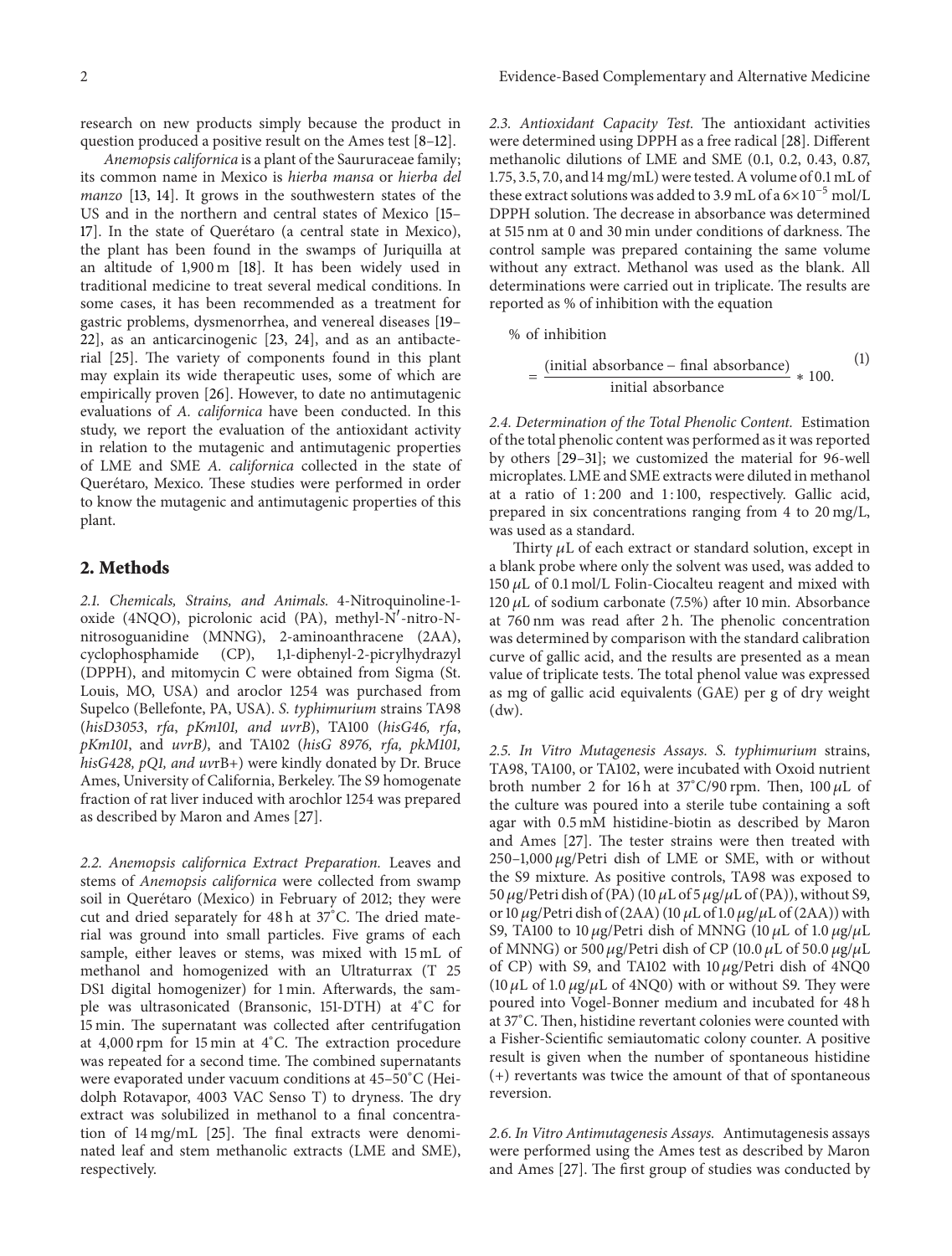

Figure 1: DPPH (1,1-diphenyl-2-picrylhydrazyl), antioxidant evaluation with leaves (LME) and stems (SME) of *A. californica*.

exposing *S. typhimurium* to the following different mutagens: TA100 to MNNG (5-10 µg/Petri dish), *S. typhimurium* TA98 to 2AA  $(5-10 \mu g/dish)$  with the aroclor 1254-induced S9 mixture (S9 mix), and *S. typhimurium* TA102 to 4NQNO  $(5-10 \mu g/P$ etri dish). Secondly, the three strains were also exposed to 250 or 500  $\mu$ g of LME and SME without the mutagen and with or without the S9 mix [27]. Finally, antimutagenesis was evaluated, exposing each *S. typhimurium* strain to the appropriate dose of mutagens MNNG, 2AA, or 4NQO, plus LME or SME (250 or 500  $\mu$ g/Petri dish), under suitable assay conditions as described previously.

*2.7. Statistical Analysis.* The results were evaluated using a two-part analysis with Graphic-Presentation Prism version 2.01 software, comparing the reduction of mutations induced only with the positive control with those exposed to both the positive control and the plant extracts.

## **3. Results**

*3.1. Antioxidant Capacity Test.* Figure 1 depicts a dose-curve response with respect to an increase of extract concentration. SME presented more antioxidant activity than LME. Highest antioxidant activity was observed in SME at 7 mg/mL while LME was 14 mg/mL (98.1 and 95%, resp.).

*3.2. Total Phenolic Content.* The amount of the total phenolics was found to be very different between the stem and leaf of *A. californica*. SME (79.44 ± 3.50 mg GAE/g of dw) presented higher total phenols than LME (27.84  $\pm$  0.98 mg GAE/g of dw). According to the previously mentioned antioxidant results, there was a correlation between total phenolic content and antioxidant activities.



FIGURE 2: Antimutagenic effect of *A. californica* on methyl-N'nitro-N-nitrosoguanidine- (MNNG-) induced mutations on *S. typhimurium* TA100.

*3.3. Mutagenesis.* Neither extract (LME and SME) induced basepair mutations on *S*. *typhimurium* TA100, frameshift mutations on *S*. *typhimurium* TA98, nor ROS DNA damage in strain TA102. LME induced a twofold increase of spontaneous mutations at the higher doses (1 mg/Petri dish) only with the S9 mixture, but a dose-response curve could not be plotted (Table 1).

*3.4. Antimutagenesis.* LME and SME exhibited an antimutagenic effect. Mutations induced by MNNG on *S. typhimurium* TA100 were reduced only when 5  $\mu$ g of mutagen and 250  $\mu$ g of extract were tested which can be seen in Figure 2. In terms of the reduction of mutagenesis against higher mutagen concentrations,  $10 \mu g$  of MNNG was not statistically significant. The reduction of mutagenesis induced by the premutagen 2AA, activated with the S9 mix, was statistically significant  $(P < 0.001)$ , even at the higher dose of premutagen 2AA (Figure 3). This reduction cannot be considered as a toxic effect because the wrought background on the Petri dishes was not damaged [27]. Reduction of ROS-induced mutations was also observed only when LME or SME were not exposed to higher concentrations of 4NQO (Figure 4).

## **4. Discussion**

Phenolic compounds serve to improve the antioxidant properties of the plants; thus, in the majority of studies, they are correlated with antioxidant capacity [5]. In our study, the highest antioxidant capacity and total phenolic content were presented by SME. Little information concerning the bioactive compounds and antioxidant activities of the stems and leaves of *Anemopsis californica* grown in Mexico is available. On the other hand, this plant has been widely used and is empirically proven as a medicinal plant. However, there are not many studies on the safety of its use or the effects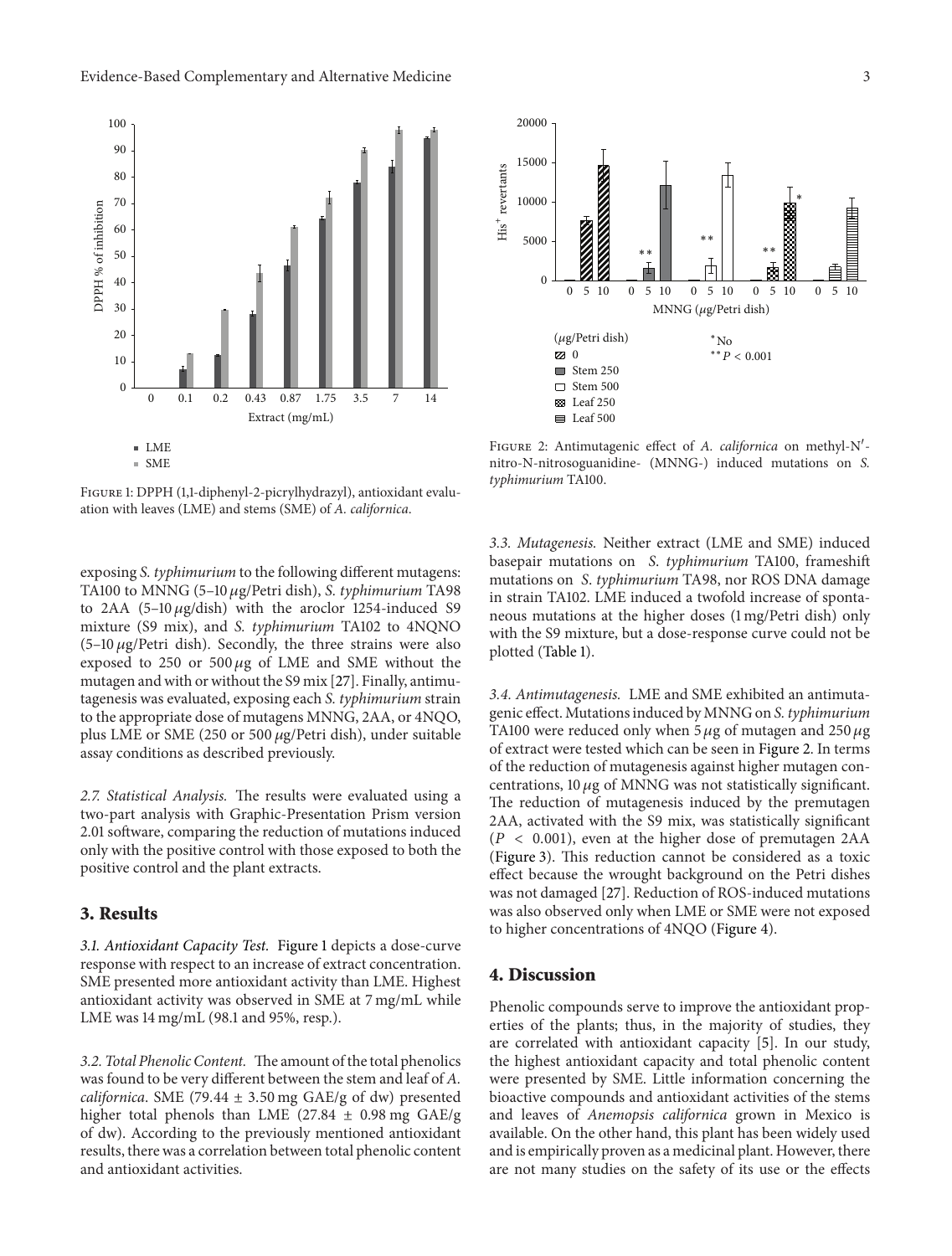|                     | 250         | Without S9 Without S9 With S9 Without S9 With S9 Without S9 With S9 With S9 Without S9 Without S9 With S9 | $77.036 \times 22.014$ $27.1404.16$ $27.57$ $31.404.16$ $37.408.90$ $30.408.84$ $30.408.84$ $30.408.84$ $30.408.84$ $30.408.84$ $30.408.84$ $30.408.84$ $30.408.84$ $30.408.84$ $30.408.84$ $30.408.84$ $30.408.84$ $30.408.84$ $3$ |                                                                     |                                                                     | aminoanthracene (10 µg/Petri dish) with S9, 2354.83 ± 222.49; TA100: methyl-N'-nitro-N-nitrosoguanidine (MNNG), (10 µg/Petri dish) without S9, 5,881.17 ± 861.49, (CF) cyclophosphamide (500 µg/Petri dish)<br>SME and LME: stem and leaf methanolic extracts, respectively. SR: spontaneous revertants. Positive controls: TA98: picrolonic acid (PA) (50 µg/Petri dish) without 99, 475.0 ± 33.42, His <sup>+</sup> revertants; (2AA) 2- |
|---------------------|-------------|-----------------------------------------------------------------------------------------------------------|-------------------------------------------------------------------------------------------------------------------------------------------------------------------------------------------------------------------------------------|---------------------------------------------------------------------|---------------------------------------------------------------------|--------------------------------------------------------------------------------------------------------------------------------------------------------------------------------------------------------------------------------------------------------------------------------------------------------------------------------------------------------------------------------------------------------------------------------------------|
| LME (µg/Petri dish) |             |                                                                                                           |                                                                                                                                                                                                                                     |                                                                     |                                                                     |                                                                                                                                                                                                                                                                                                                                                                                                                                            |
|                     |             |                                                                                                           |                                                                                                                                                                                                                                     |                                                                     | $373 \pm 55.50$ $396 \pm 44.16$                                     | with S9, 530.0 ± 60.97; TA102: mitomycin C (2 ng/Petri dish) without, 3,401.67 ± 703.37, 2AA (10 µg/Petri dish) 1,264.83 ± 77.38. S9 rat liver homogenate induced with anoclor 1254.                                                                                                                                                                                                                                                       |
|                     |             |                                                                                                           |                                                                                                                                                                                                                                     | $177 \pm 39.68$ 185 $\pm 26.24$                                     |                                                                     |                                                                                                                                                                                                                                                                                                                                                                                                                                            |
|                     |             |                                                                                                           |                                                                                                                                                                                                                                     | $\overline{a}$                                                      |                                                                     |                                                                                                                                                                                                                                                                                                                                                                                                                                            |
|                     |             |                                                                                                           |                                                                                                                                                                                                                                     |                                                                     |                                                                     |                                                                                                                                                                                                                                                                                                                                                                                                                                            |
|                     |             |                                                                                                           |                                                                                                                                                                                                                                     |                                                                     |                                                                     |                                                                                                                                                                                                                                                                                                                                                                                                                                            |
| SME (µg/Petri dish) |             |                                                                                                           |                                                                                                                                                                                                                                     |                                                                     |                                                                     |                                                                                                                                                                                                                                                                                                                                                                                                                                            |
|                     | 1000        |                                                                                                           |                                                                                                                                                                                                                                     |                                                                     |                                                                     |                                                                                                                                                                                                                                                                                                                                                                                                                                            |
|                     |             |                                                                                                           |                                                                                                                                                                                                                                     |                                                                     |                                                                     |                                                                                                                                                                                                                                                                                                                                                                                                                                            |
|                     | $DNSO + S9$ |                                                                                                           |                                                                                                                                                                                                                                     |                                                                     |                                                                     |                                                                                                                                                                                                                                                                                                                                                                                                                                            |
|                     | DMSO        |                                                                                                           |                                                                                                                                                                                                                                     | TA100 132.0 ± 16.66 155 ± 26.41 146 ± 17.67 148 ± 25.78 182 ± 16.30 | TA102 305.0 ± 50.91 345 ± 67.22 322 ± 40.60 315 ± 60.78 356 ± 35.86 |                                                                                                                                                                                                                                                                                                                                                                                                                                            |
|                     | SR          |                                                                                                           |                                                                                                                                                                                                                                     |                                                                     |                                                                     |                                                                                                                                                                                                                                                                                                                                                                                                                                            |
|                     | Strain      |                                                                                                           |                                                                                                                                                                                                                                     |                                                                     |                                                                     |                                                                                                                                                                                                                                                                                                                                                                                                                                            |

TABLE 1: Mutagenic activity of SME and LME. Table 1: Mutagenic activity of SME and LME.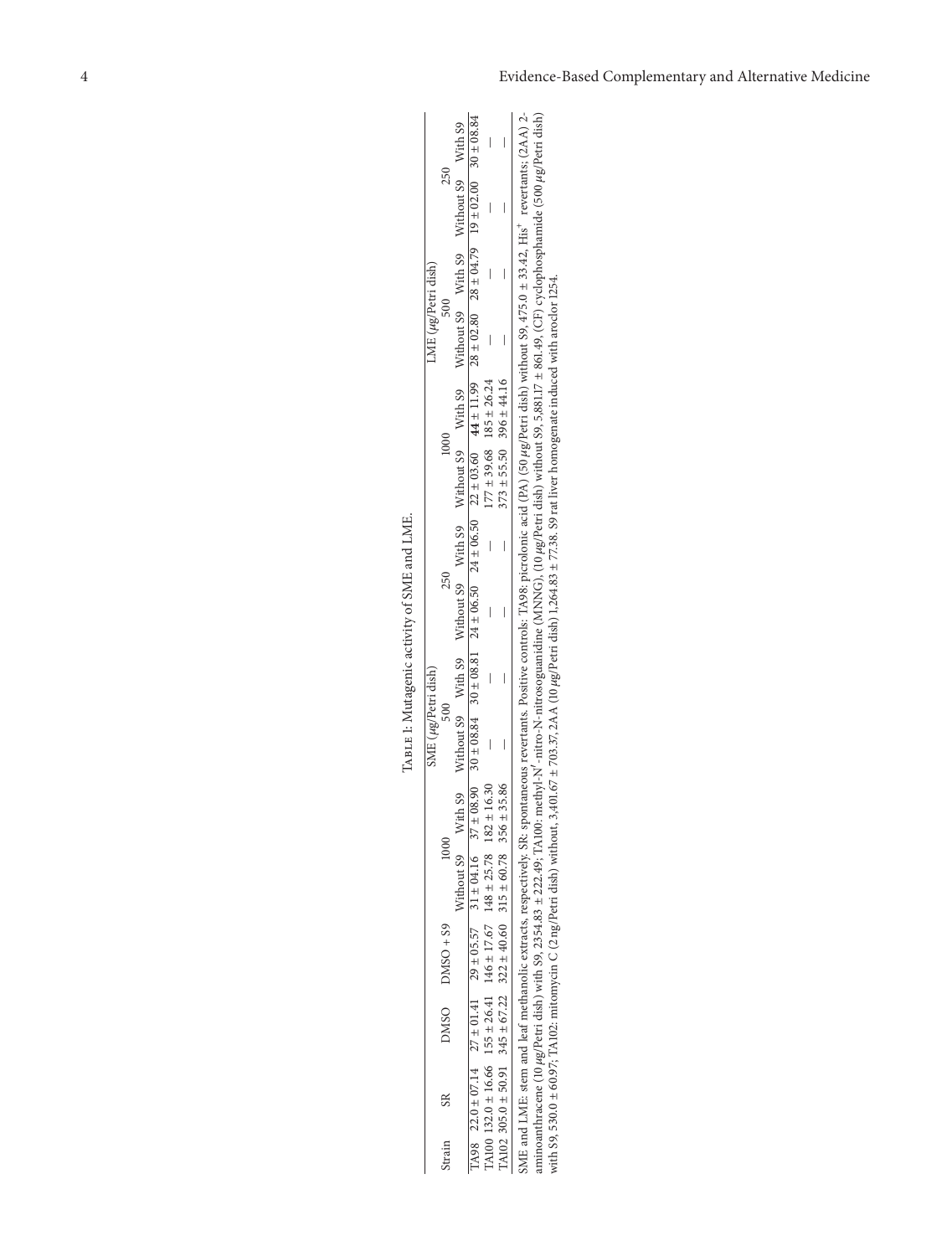

Figure 3: Antimutagenic effect of *A. californica* on 2AA-induced mutations and *S. typhimurium* TA98.



Figure 4: Antimutagenic effect of *Anemopsis californica* on 4NQOinduced mutations on *S. typhimurium* TA102.

it may have on DNA. The results in this study show that *Anemopsis californica* did not induce any point mutations in the *S. typhimurium* Ames test. These results suggest that the LME and SME of *Anemopsis californica* may be safe for use in humans and should be considered for further medical development studies. In fact, the Ames test has been widely recommended as the first tool in the risk-exposure evaluation of therapeutic compounds or mixtures [10]. Mutagenicity evaluation for medical plants must be conducted, because not all naturally occurring compounds are innocuous. *Tacca integrifolia* Ker-Gawl, a plant used in Southern Asia, was found to be mutagenic on *S. typhimurium* strains TA98 and TA100. In Taiwan, betel quid, a natural chewing product composed of fresh green areca fruit, Piper betle, and slaked lime paste, is frequently used [32]. However, despite being

a natural product, it demonstrated to be mutagenic on *S. typhimurium* TA100 because it contains N-nitroso guvacoline, an N-nitrosoguanidine. In Chile, it was found that red piper consumption increased gallbladder cancer. Scientific studies demonstrated that red piper was mutagenic on the Ames test and carcinogenic because it contained high doses of aflatoxins. In the present work, we observed that the extracts of *A. californica* isolated from Querétaro, Mexico, are not mutagenic.

Despite the fact that there are several mutagenic problems among naturally occurring plants used for their medicinal therapeutic properties or as food additives, the majority of these have been reported as antimutagenic rather than genotoxic. *Castela texana*, an antiamebic plant, was shown not to be mutagenic in the Ames test; in contrast, it is an antioxidant and reduces mutations induced by fluoroquinolones [2]. *Rubia cordifolia* L. (Rubiaceae) is an important medicinal plant used in Ayurvedic medicine, especially for skin disorders. *Rubia cordifolia* contains alizarin, which is able to reduce the mutagenicity of 2AF as observed by the Ames test and damaged DNA induced by 4NQO on *Escherichia coli* [33].

In this study, *A. californica* induced a statistically significant increase ( $P < 0.001$ ) of mutagenic properties in 2AA (Figure 3), a premutagenic compound that is a chemical carcinogen frequently found in air pollution. This significant effect is not considered toxic and no damage was observed on the background wrought in any of the plates. These results suggest that both extracts should be suitable for evaluation concerning CyP450 modulations effects. Another Mexican plant, *Heliopsis longipes*, and its main compound, affinin, were also able to reduce 2AA-induced mutagenicity [34]. The previous report from Kaur et al. [33] found antimutagenic properties in alizarin from *Rubia cordifolia* against the similar premutagen 2-aminofluorene (2AF). These results could be explained by finding that these medical plants might contain compounds capable of inhibiting the CyP450 required for activating these mutagens. In fact, Rodeiro et al. [35] reported that affinin reduced the expression of CyP450, CYP1A1/2, 2D6, and 3A4. In this study, we used aroclor-induced rat liver enzymes that contained CYP, which were necessary for the activation of polycyclic aromatic hydrocarbons.

The activity of this medicinal plant against the alkylating agent MNNG was observed only when the mutagen concentration was not very high  $\left($  <5  $\mu$ g/Petri dish), as illustrated in Figure 2. These results are slightly different from the previously observed effects of the medicinal plant *Rhoeo discolor*, which significantly reduced basepair mutations when the *ogt* gene is present [4]. The compound responsible for the induction of *ogt* activity remains unknown.

In this work, we demonstrated that SME and LME of *A. californica* contain a high amount of polyphenols, which may possess several antimutagenic properties as had been reported throughout the literature. Schwarz et al. [36] evaluated that estradiol-dependent cancer might be regulated by polyphenols and the natural extract of St. John's Wort and several natural polyphenols. CYP1A1.1, responsible for estradiol metabolism, was most inhibited by the whole crude extract; the variant CYP1A1.2 (Ile462Val) was significantly more strongly inhibited by the constituents in its pure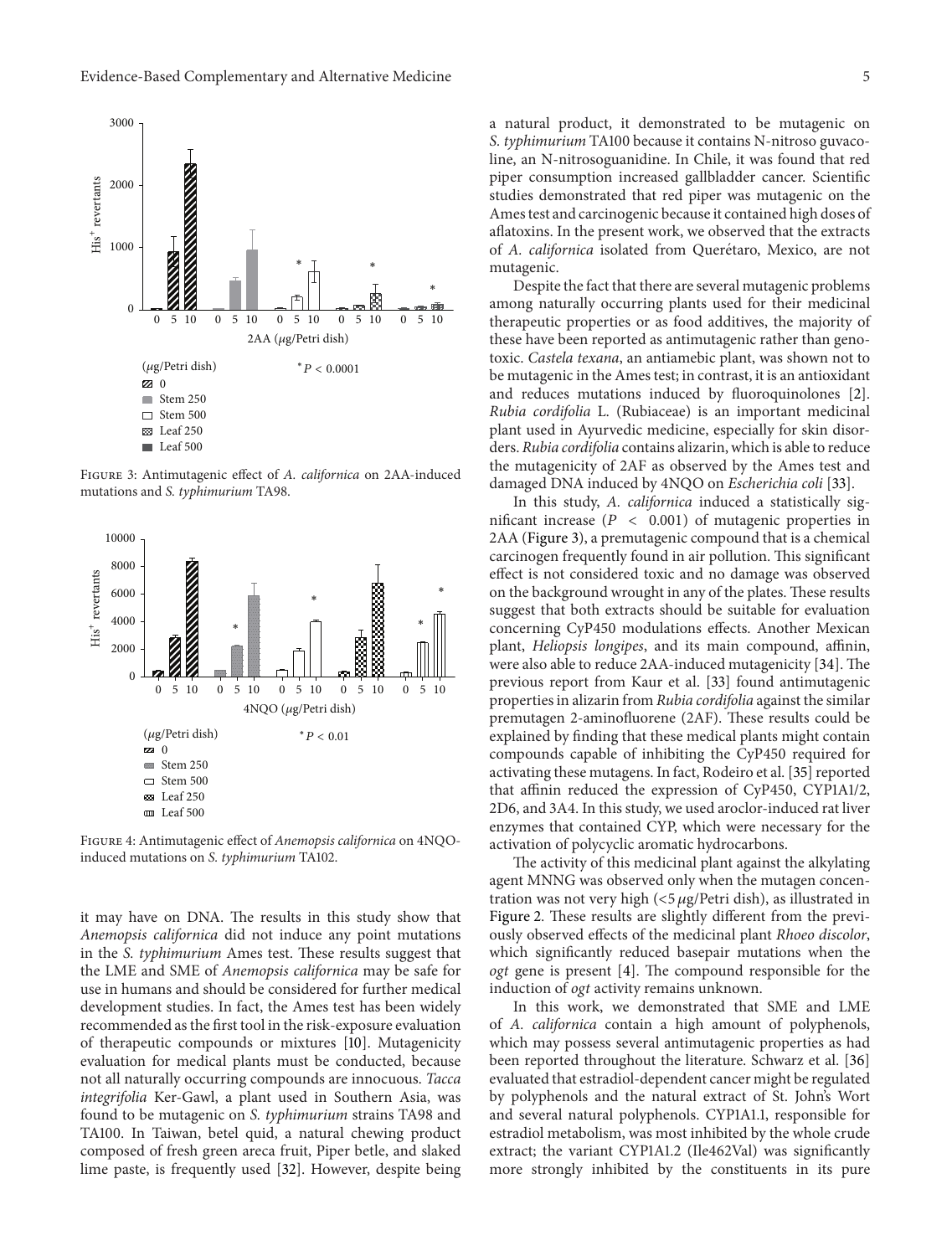form. IC<sub>50</sub> values for 2-hydroxylation were >2 times lower compared with the wild-type enzyme and the CYP1A1.4 variant (Thr461Asn). In addition, the inhibition exhibited remarkable region selectivity. The data suggest that the risk of estrogen-mediated diseases might be influenced not only by CYP1A1 genotype-dependent activation, but also by its inhibition by the natural polyphenols in our diet and drugs. In the present work, the whole extract of *A. californica* also shows a significant reduction in the mutagenicity of premutagens requiring CYP-450 metabolisms.

The results presented in this work show that LME and SME of *A. californica* possess antimutagenic properties against the ROS-generating compound 4NQO on the *S. typhimurium* TA102 strain. This strain is known to be sensitive to oxidative damage in DNA. It has been very useful in detecting ROS-generating DNA damage. The TA102 strain detects a variety of oxidative mutagens, including X-rays, bleomycin, hydrogen peroxide and other hydroperoxides, and 4-nitroquinoline-1-oxide [37]. Figure 3 shows that these extracts possess some antioxidant components; higher doses of both extracts induced a statistically significant reduction of 4NQO-induced mutagenesis ( $P < 0.01$ ) especially when exposure to the mutagen is  $\langle 10 \mu g /$ Petri dish. This antimutagenic effect could probably be improved if the antioxidant component in these extracts could be purified. In fact, 4NQO is a potent mutagen that generates oxidative damage. It has also been employed as an inducer model of oral carcinogenesis with lymphatic metastasis in mice [38]. Miranda et al. [39] proposed that 4NQO-induced oxidative damage initiated the multistep process causing carcinogenesis in rat tongues. Polyphenols might probably be responsible for these effects. The literature on polyphenol antioxidant properties is abundant. In fact, Petriello et al. [40] recommend the employment of natural plants and plant-derived polyphenols as an alternative to reducing genotoxic risks to environmental pollution.

The antioxidant properties observed in the Ames test against 4NQO-induced mutations were also verified with the determination of antioxidant properties using the DPPH method, depending on the concentration of LME or SME used.

Antioxidant properties have been shown in other antimutagenic plants. It was previously found that*Castela texana* and *Rhoeo discolor* have antioxidant properties against the mutagenic effects of the ROS-generating quinolone antibiotics [2, 3]. It was demonstrated that 4NQO increased lipid peroxidation and decreased the levels of the nonenzymatic antioxidant compounds, as it reduced glutathione (GSH) and enzymatic antioxidants (superoxide dismutase (SOD), catalase (CAT), glutathione peroxidase (GPx), and glutathione-S-transferase (GST)) in both the liver and kidneys. Spirulina extracts were also antimutagenic against 4NQO-induced ROS damage [41].

#### **5. Conclusions**

*Anemopsis californica* did not induce any point mutations on the *S. typhimurium* Ames test, which renders it suitable for further studies because it possesses therapeutic uses.

This medicinal plant has a slight antimutagenic effect against mutations induced by alkylating agents such as MNNG. It could provide protection against exposure to alkylating mutations. Additionally, *A. californica* as well as other medicinal plants possesses antioxidant properties. Its application could be useful for reducing genotoxic risk by exposure to ROSgenerating exposure. Its most remarkable effect was found to be as an inhibitor of mutagenic induction of premutagens requiring CyP450, such as 2AA. This property demonstrates that the use of this medicinal plant could provide protection against polycyclic aromatic hydrocarbons which are well known as premutagens and precarcinogens.

## **Conflict of Interests**

The authors declare that there is no conflict of interests regarding the publication of this paper.

### **Acknowledgments**

The authors would like to thank Gabriela Aguilera-Hernandez, L. T., for her aid in preparing the chemicals and culture mediums. This work was supported by a grant from the Ministry of Education (Secretaría de Educación Pública, SEP) through the Programa de Mejoramiento del Profesorado (PROMEP). The authors would also like to thank Tina Kim Coop (Peace Corps Volunteer) for her assistance in editing the English language revision of this work.

#### **References**

- [1] R. Cariño-Cortés, A. Hernández-Ceruelos, J. M. Torres-Valencia, M. Gonzalez-Avila, M. Arriaga-Alba, and E. Madrigal- ´ Bujaidar, "Antimutagenicity of Stevia pilosa and Stevia eupatoria evaluated with the Ames test," *Toxicology in Vitro*, vol. 21, no. 4, pp. 691–697, 2007.
- [2] M. Reyes-López, S. Villa-Treviño, M. Arriaga-Alba et al., "The amoebicidal aqueous extract from *Castela texana* possesses antigenotoxic and antimutagenic properties," *Toxicology in Vitro*, vol. 19, no. 1, pp. 91–97, 2005.
- [3] M. González-Avila, M. Arriaga-Alba, M. de La Garza et al., "Antigenotoxic, antimutagenic and ROS scavenging activities of a *Rhoeo discolor* ethanolic crude extract," *Toxicology in Vitro*, vol. 17, no. 1, pp. 77–83, 2003.
- [4] A. A. Myriam, B. José Luis, R. P. Nancy Jannete, S. N. Jaime, R. S. Roberto, and G. A. Marisela, "Antimutagenicity mechanisms of the *Rhoeo discolor* ethanolic extract," *Experimental and Toxicologic Pathology*, vol. 63, no. 3, pp. 243–248, 2011.
- [5] W. Xu, L. Liu, B. Hu et al., "TPC in the leaves of 116 sweet potato (*Ipomoea batatas* L.) varieties and Pushu 53 leaf extracts," *Journal of Food Composition and Analysis*, vol. 23, no. 6, pp. 599– 604, 2010.
- [6] M. Déciga-Campos, I. Rivero-Cruz, M. Arriaga-Alba et al., "Acute toxicity and mutagenic activity of Mexican plants used in traditional medicine," *Journal of Ethnopharmacology*, vol. 110, no. 2, pp. 334–342, 2007.
- [7] M. Zahin, F. Aqil, and I. Ahmad, "Broad spectrum antimutagenic activity of antioxidant active fraction of *Punica granatum*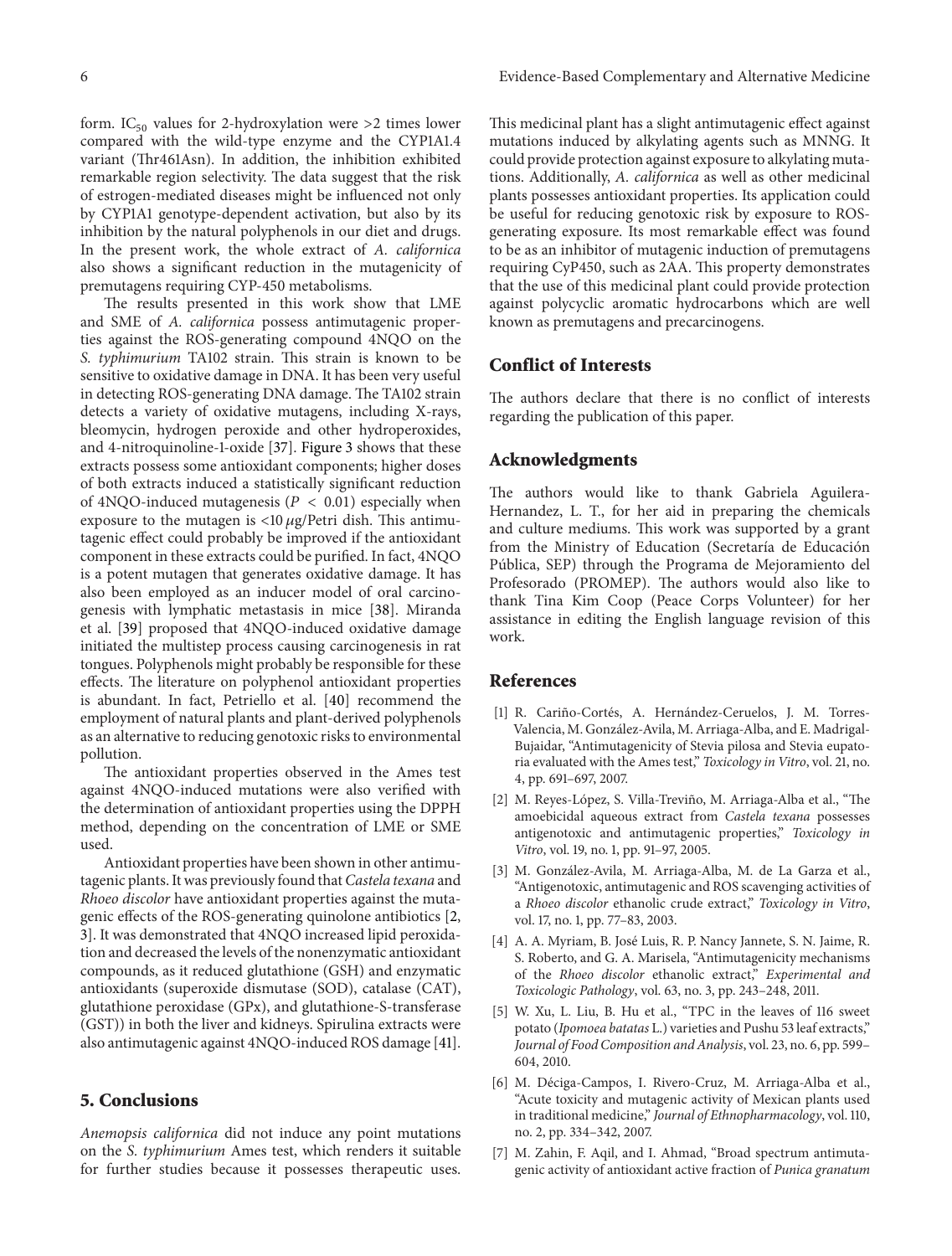L. peel extracts," *Mutation Research—Genetic Toxicology and Environmental Mutagenesis*, vol. 703, no. 2, pp. 99–107, 2010.

- [8] K. Mortelmans and E. Zeiger, "The Ames *Salmonella* /microsome mutagenicity assay," *Mutation Research—Fundamental and Molecular Mechanisms of Mutagenesis*, vol. 455, no. 1-2, pp. 29–60, 2000.
- [9] K. L. Dobo, N. Greene, M. O. Cyr, S. Caron, and W. W. Ku, "The application of structure-based assessment to support safety and chemistry diligence to manage genotoxic impurities in active pharmaceutical ingredients during drug development," *Regulatory Toxicology and Pharmacology*, vol. 44, no. 3, pp. 282– 293, 2006.
- [10] M. Arriaga-Alba, R. Montero-Montoya, and J. J. Espinosa-Aguirre, "The ames test in twenty-first century," *Research & Reviews: A Journal of Toxicology*, vol. 2, no. 1, pp. 23–37, 2012.
- [11] D. Purves, C. Harvey, D. Tweats, and C. E. Lumley, "Genotoxicity testing: current practices and strategies used by the pharmaceutical industry," *Mutagenesis*, vol. 10, no. 4, pp. 297– 312, 1995.
- [12] F. Le Curieux, D. Marzin, and F. Erb, "Comparison of three short-erm assays: results on seven chemicals. Potential contribution to the control of water genotoxicity," *Mutation Research/Genetic Toxicology*, vol. 319, no. 3, pp. 223–236, 1993.
- [13] P. A. Munz and D. D. Keck, *A California Flora*, University of California Press, Oakland, Calif, USA, 1968.
- [14] M. Martínez, *Catálogo de nombres vulgares y científicos de plantas mexicanas*, Fondo de Cultura Económica, Tlalpan, Mexico, 1979.
- [15] F. Shreve and I. L. Wiggins, *Vegetation and flora of the Sonora Desert*, vol. 1-2, Stanford University Press, Palo Alto, Calif, USA, 1964.
- [16] R. B. Kaul, "Saururaceae," in *Flora of the Great Plains*, R. L. McGregor, T. M. Barkley, R. E. Brooks, and E. K. Schofield, Eds., p. 79, University Press of Kansas, Lawrence, Kan, USA, 1986.
- [17] R. G. Calderón, Saururaceae. Flora del Bajío y Regiones Adya*centes*, vol. 42 of *Michoacan, Mexico ´* , Instituto de Ecolog´ıa, 1996.
- [18] E. Argüelles, R. Fernández, and S. Zamudio, "Listado florístico preliminar del estado de Querétaro. Flora del Bajío y de Regiones Adyacentes," *Instituto de Ecolog´ıa, Patzcuaro, ´ Michoacan´* , vol. 2, p. 155, 1991.
- [19] J. Timbrook, "Virtuous herbs: plants in Chumash medicine," *Journal of Ethnobiology*, vol. 7, no. 2, pp. 171–180, 1987.
- [20] J. Timbrook, "Ethnobotany of chumash indians, California, Based on Collections by John P. Harrington," *Economic Botany*, vol. 44, no. 2, pp. 236–253, 1990.
- [21] F. A. Santos and V. S. Rao, "Antiinflammatory and antinociceptive effects of 1 ,8-cineole a terpenoid oxide present in many plant essential oils," *Phytotherapy Research*, vol. 14, no. 4, pp. 240–244, 2000.
- [22] J. D. Adams Jr. and C. Garcia, "Women's health among the Chumash," *Evidence-Based Complementary and Alternative Medicine*, vol. 3, no. 1, pp. 125–131, 2006.
- [23] A. L. Daniels, S. van Slambrouck, R. K. Lee et al., "Effects of extracts from two native American plants on proliferation of human breast and colon cancer cell lines in vitro," *Oncology Reports*, vol. 15, no. 5, pp. 1327–1331, 2006.
- [24] C. N. Kaminski, S. L. Ferrey, T. Lowrey, L. Guerra, S. van Severine, and W. F. A. Steelant, "*In vitro* anticancer activity of *Anemopsis Californica*," *Oncology Letters*, vol. 1, no. 4, pp. 711– 715, 2010.
- [25] A. L. Medina, M. E. Lucero, F. O. Holguin et al., "Composition and antimicrobial activity of *Anemopsis californica* leaf oil," *Journal of Agricultural and Food Chemistry*, vol. 53, no. 22, pp. 8694–8698, 2005.
- [26] A. L. Medina-Holguín, F. O. Holguín, S. Micheletto, S. Goehle, J. A. Simon, and M. A. O'Connell, "Chemotypic variation of essential oils in the medicinal plant *Anemopsis californica*," *Phytochemistry*, vol. 69, no. 4, pp. 919–927, 2008.
- [27] D. M. Maron and B. N. Ames, "Revised methods for the Salmonella mutagenicity test," *Mutation Research*, vol. 113, no. 3-4, pp. 173–215, 1983.
- [28] P. Molyneux, "The use of the stable radical diphenylpicrylhydrazyl (DPPH) for estimating antioxidant activity," *Songklanakarin Journal of Science and Technology*, vol. 26, no. 2, pp. 211–219, 2004.
- [29] V. L. Singleton, R. Orthofer, and R. M. Lamuela-Raventós, "Analysis of total phenols and other oxidation substrates and antioxidants by means of folin-ciocalteu reagent," *Methods in Enzymology*, vol. 299, pp. 152–178, 1999.
- [30] L. M. Magalhães, F. Santos, M. A. Segundo, S. Reis, and J. L. F. C. Lima, "Rapid microplate high-throughput methodology for assessment of Folin-Ciocalteu reducing capacity," *Talanta*, vol. 83, no. 2, pp. 441–447, 2010.
- [31] M. M. Lesjak, I. N. Beara, D. Z. Orčić et al., "Juniperus *sibirica* Burgsdorf as a novel source of antioxidant and antiinflammatory agents," *Food Chemistry*, vol. 124, no. 3, pp. 850– 856, 2011.
- [32] A. R. Mohd-Fuat, E. A. Kofi, and G. G. Allan, "Mutagenic and cytotoxic properties of three herbal plants from Southeast Asia," *Tropical Biomedicine*, vol. 24, pp. 49–59, 2007.
- [33] P. Kaur, M. Chandel, S. Kumar, N. Kumar, B. Singh, and S. Kaur, "Modulatory role of alizarin from *Rubia cordifolia* L. against genotoxicity of mutagens," *Food and Chemical Toxicology*, vol. 48, no. 1, pp. 320–325, 2010.
- [34] M. Arriaga-Alba, M. Y. Rios, and M. Déciga-Campos, "Antimutagenic properties of affinin isolated from *Heliopsis longipes* extract," *Pharmaceutical Biology*, vol. 51, no. 8, pp. 1035–1039, 2013.
- [35] I. Rodeiro, M. T. Donato, N. Jimenez et al., "Inhibition of human P450 enzymes by natural extracts used in traditional medicine," *Phytotherapy Research*, vol. 23, no. 2, pp. 279–282, 2009.
- [36] D. Schwarz, P. Kisselev, W. Schunck, and I. Roots, "Inhibition of 17 $\beta$ -estradiol activation by CYP1A1: genotype- and regioselective inhibition by St. John's Wort and several natural polyphenols," *Biochimica et Biophysica Acta*, vol. 1814, no. 1, pp. 168–174, 2011.
- [37] D. E. Levin, M. Hollstein, M. F. Christman, E. A. Schwiers, and B. N. Ames, "A new Salmonella tester strain (TA102) with A.T base pairs at the site of mutation detects oxidative mutagens," *Proceedings of the National Academy of Sciences of the United States of America*, vol. 79, no. 23, pp. 7445–7449, 1982.
- [38] J. Li, F. Liang, D. Yu, H. Qing, and Y. Yang, "Development of a 4-nitroquinoline-1-oxide model of lymph node metastasis in oral squamous cell carcinoma," *Oral Oncology*, vol. 49, no. 4, pp. 299–305, 2013.
- [39] S. R. Miranda, J. Noguti, J. G. Carvalho, C. T. F. Oshima, and D. A. Ribeiro, "Oxidative DNA damage is a preliminary step during rat tongue carcinogenesis induced by 4-nitroquinoline 1-oxide," *Journal of Molecular Histology*, vol. 42, no. 2, pp. 181– 186, 2011.